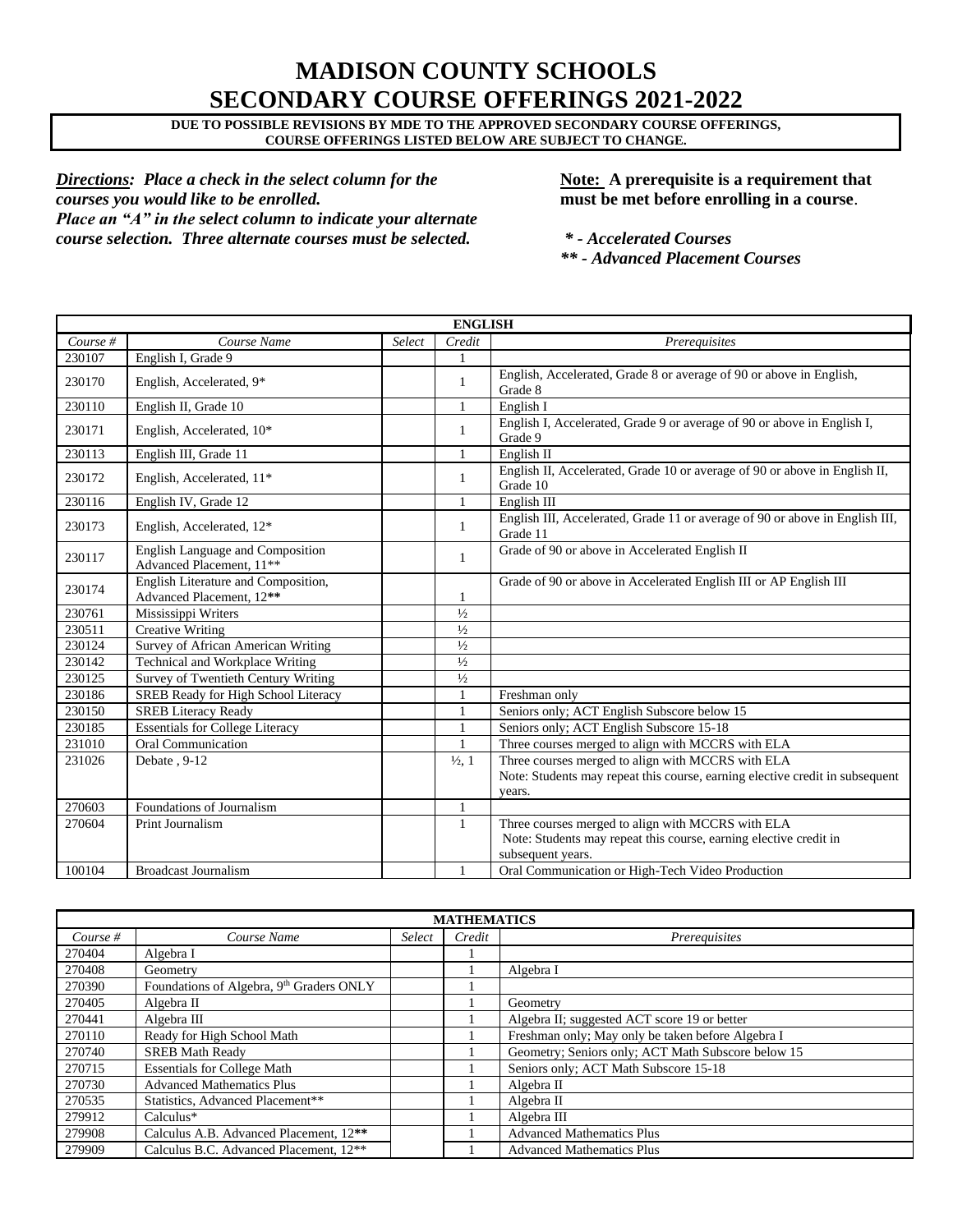|            | <b>SCIENCE</b>                                                   |        |                   |                                                                  |  |  |  |
|------------|------------------------------------------------------------------|--------|-------------------|------------------------------------------------------------------|--|--|--|
| Course $#$ | Course Name                                                      | Select | Credit            | Prerequisites                                                    |  |  |  |
| 260628     | <b>Foundations of Biology</b>                                    |        |                   | May only be taken before Biology I                               |  |  |  |
| 260131     | <b>Biology I</b>                                                 |        |                   |                                                                  |  |  |  |
| 400700     | Physical Science (Intro to Chemistry)                            |        |                   |                                                                  |  |  |  |
| 260611     | <b>Environmental Science</b>                                     |        | $1/2$             | Biology I or be enrolled in Biology I                            |  |  |  |
| 260609     | Environmental Science, Advanced<br>Placement**                   |        | 1                 |                                                                  |  |  |  |
| 260751     | Human Anatomy and Physiology                                     |        | 1                 | Biology I                                                        |  |  |  |
| 260311     | Botany                                                           |        | $\frac{1}{2}$     | <b>Biology I</b>                                                 |  |  |  |
| 260701     | Zoology                                                          |        | $\frac{1}{2}$     | <b>Biology I</b>                                                 |  |  |  |
| 260697     | Zoology II                                                       |        | $\frac{1}{2}$     | Zoology I                                                        |  |  |  |
| 260625     | Marine and Aquatic Science                                       |        | $1/2$             | <b>Biology I</b>                                                 |  |  |  |
| 260626     | Marine and Aquatic Science II                                    |        | $\frac{1}{2}$     | Marine and Aquatic Science I                                     |  |  |  |
| 260627     | Foundations of Science Literacy                                  |        | $\frac{1}{2}$     | Freshman only                                                    |  |  |  |
| 400519     | Chemistry                                                        |        | 1                 | Biology and Algebra I (80 average or completion of a higher Math |  |  |  |
|            |                                                                  |        |                   | course)                                                          |  |  |  |
| 400523     | Chemistry, General, Advanced Placement**                         |        | $\mathbf{1}$      | Chemistry                                                        |  |  |  |
| 260613     | Genetics*                                                        |        | $\frac{1}{2}$     | Chemistry or be enrolled in Chemistry                            |  |  |  |
| 260143     | Biology, General, Advanced Placement**                           |        |                   | Biology I and Chemistry                                          |  |  |  |
| 260629     | Earth and Space Science                                          |        |                   |                                                                  |  |  |  |
| 400820     | Physics I*                                                       |        | $\mathbf{1}$      | Algebra II, Chemistry, or be enrolled in Chemistry               |  |  |  |
| 400826     | Physics, Advanced Placement I**                                  |        | $\mathbf{1}$      | Chemistry and completion of Algebra III or higher Math course    |  |  |  |
| 400827     | Physics, Advanced Placement II**                                 |        | 1                 | Physics I or Physics I Advanced Placement                        |  |  |  |
| 400841     | Physics C-Electricity and Magnetism<br><b>Advanced Placement</b> |        | 1                 | Chemistry and completion of Algebra III or higher Math course    |  |  |  |
|            |                                                                  |        |                   |                                                                  |  |  |  |
| 400861     | Physics C-Mechanics, Advanced Placement                          |        | $\frac{1}{2}$ , 1 | Chemistry and completion of Algebra III or higher Math course    |  |  |  |
| 260502     | Biomedical Research*                                             |        | 1                 | <b>Biology I and Chemistry</b>                                   |  |  |  |
| 561031     | Biomedical Research Interventions*                               |        |                   | Biology I and Human Anatomy and Physiology                       |  |  |  |

| <b>SOCIAL STUDIES</b> |                                                               |        |               |                                                              |  |  |
|-----------------------|---------------------------------------------------------------|--------|---------------|--------------------------------------------------------------|--|--|
| Course $#$            | Course Name                                                   | Select | Credit        | <i>Prerequisites</i>                                         |  |  |
| 450705                | Mississippi Studies                                           |        | $\frac{1}{2}$ |                                                              |  |  |
| 450704                | Introduction to World Geography                               |        | $\frac{1}{2}$ |                                                              |  |  |
| 450835                | <b>World History</b>                                          |        | 1             |                                                              |  |  |
| 450811                | U.S. History, 1877 to Present, 11                             |        | 1             |                                                              |  |  |
| 451004                | Government                                                    |        | $\frac{1}{2}$ |                                                              |  |  |
| 450601                | Economics                                                     |        | $\frac{1}{2}$ | Must be enrolled in or completed U.S. History                |  |  |
| 450715                | Human Geography, Advanced Placement**                         |        | $\frac{1}{2}$ |                                                              |  |  |
| 450814                | U.S. History, Advanced Placement, 11 <sup>**</sup>            |        | 1             |                                                              |  |  |
| 451008                | U. S. Government & Politics.<br>Advanced Placement**          |        | $\frac{1}{2}$ |                                                              |  |  |
| 451020                | Comparative Government and Politics,<br>Advanced Placement ** |        | $\frac{1}{2}$ | U. S. Government & Politics, Advanced Placement              |  |  |
| 450836                | World History, Advanced Placement**                           |        | 1             | 8 <sup>th</sup> or 9 <sup>th</sup> Grade Accelerated English |  |  |
| 220101                | Law Related Education                                         |        | $\frac{1}{2}$ |                                                              |  |  |
| 420111                | Psychology                                                    |        | $\frac{1}{2}$ |                                                              |  |  |
| 451121                | Sociology                                                     |        | $\frac{1}{2}$ |                                                              |  |  |
| 451017                | Problems of American Democracy                                |        | $\frac{1}{2}$ |                                                              |  |  |
| 450711                | <b>Advanced World Geography</b>                               |        | $\mathbf{1}$  | Introduction to World Geography                              |  |  |
| 050138                | <b>Global Studies</b>                                         |        | $\frac{1}{2}$ |                                                              |  |  |
| 230425                | <b>African American Studies</b>                               |        |               |                                                              |  |  |
| 300411                | Humanities I                                                  |        | 1             | $12th$ Grade and approved application                        |  |  |
| 420115                | Psychology, Advanced Placement**                              |        | 1             |                                                              |  |  |
| 450623                | Macro Economics, Advanced Placement**                         |        | $\frac{1}{2}$ |                                                              |  |  |
| 450624                | Micro Economics, Advanced Placement**                         |        | $\frac{1}{2}$ |                                                              |  |  |
| 450856                | European History, Advanced Placement**                        |        | 1             |                                                              |  |  |

| <b>FOREIGN LANGUAGE</b> |                                       |        |        |                                                       |  |  |
|-------------------------|---------------------------------------|--------|--------|-------------------------------------------------------|--|--|
| Course #                | Course Name                           | Select | Credit | Prerequisites                                         |  |  |
| 160121                  | English as a Second Language          |        |        | Must meet eligibility requirements including testing. |  |  |
| 160903                  | French I                              |        |        | 70 average or above in English                        |  |  |
| 160904                  | French II                             |        |        | Completion of French I                                |  |  |
| 160905                  | French III*                           |        |        | Completion of French II                               |  |  |
| 160907                  | French Language, Advanced Placement** |        |        | French III                                            |  |  |
| 160513                  | German I                              |        |        | 70 average or above in English                        |  |  |
| 160514                  | German II                             |        |        | Completion of German I                                |  |  |
| 160920                  | Latin I                               |        |        | 70 average or above in English                        |  |  |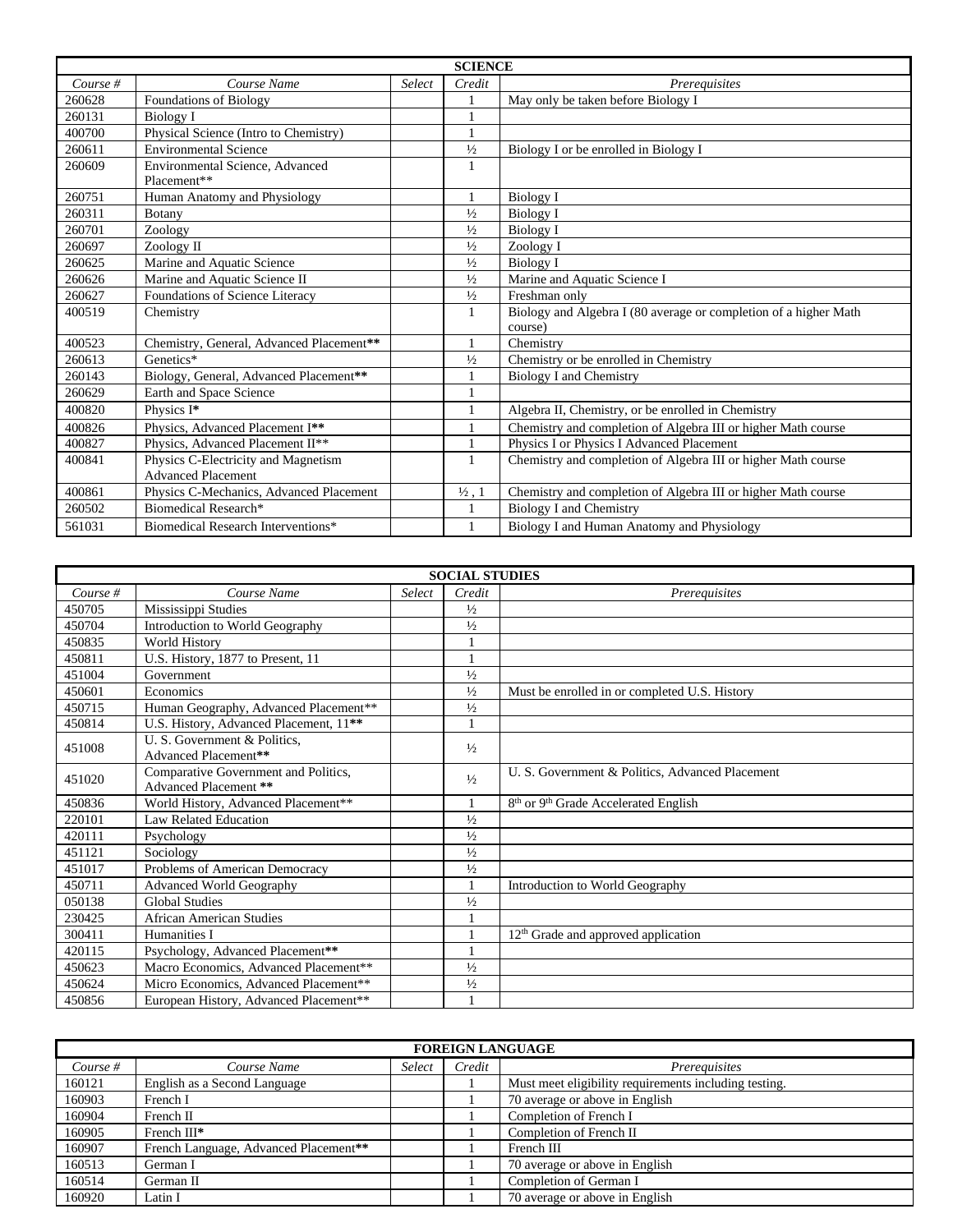| Latin II                              |  | Completion of Latin I          |
|---------------------------------------|--|--------------------------------|
| Latin $III^*$                         |  | Completion of Latin II         |
| Latin IV                              |  | Completion of Latin III        |
| Spanish I                             |  | 70 average or above in English |
| Spanish II                            |  | Completion of Spanish I        |
| Spanish III*                          |  | Completion of Spanish II       |
| Spanish IV*                           |  | Completion of Spanish III      |
| Spanish Language Advanced Placement** |  | Spanish IV                     |
|                                       |  |                                |

|          | <b>ARTS</b>                          |               |                   |                                          |  |  |  |
|----------|--------------------------------------|---------------|-------------------|------------------------------------------|--|--|--|
| Course # | Course Name                          | <b>Select</b> | Credit            | Prerequisites                            |  |  |  |
| 500704   | Visual Arts I, 9-12                  |               | $\frac{1}{2}$     |                                          |  |  |  |
| 500705   | Visual Arts II, 9-12                 |               | $\frac{1}{2}$     | Visual Arts I                            |  |  |  |
| 500706   | Visual Arts III, 10-12               |               | $\frac{1}{2}$ , 1 | Visual Arts II                           |  |  |  |
| 500707   | Visual Arts IV, 11-12                |               | $\frac{1}{2}$ , 1 | Visual Arts III                          |  |  |  |
| 500741   | Studio Art, Advanced Placement**     |               |                   | Art II                                   |  |  |  |
| 500739   | Studio Art 3-D, Advanced Placement   |               | $\mathbf{1}$      | Ceramics I and Ceramics II               |  |  |  |
| 500743   | Art History, Advanced Placement**    |               |                   |                                          |  |  |  |
| 500114   | Visual Arts Individual Study         |               | $\frac{1}{2}$ , 1 | Portfolio and instructor recommendation  |  |  |  |
| 500540   | Ceramics I                           |               | $\frac{1}{2}$     | Visual Arts I                            |  |  |  |
| 500541   | Ceramics II                          |               | $\frac{1}{2}$     | Ceramics I                               |  |  |  |
| 500330   | Drawing I                            |               | $\frac{1}{2}$     | Visual Arts I                            |  |  |  |
| 500331   | Drawing II                           |               | $\frac{1}{2}$     | Drawing I                                |  |  |  |
| 500760   | Painting I                           |               | $\frac{1}{2}$     | Visual Arts I or Drawing I               |  |  |  |
| 500761   | Painting II                          |               | $\frac{1}{2}$     | Painting I                               |  |  |  |
| 500610   | Photography I                        |               | $\frac{1}{2}$     | Visual Arts I                            |  |  |  |
| 500512   | Theatre I, 9-12                      |               | $1/2$             |                                          |  |  |  |
| 500513   | Theatre II                           |               | $\frac{1}{2}$     | Theatre I                                |  |  |  |
| 500515   | Theatre III                          |               |                   | Theatre II                               |  |  |  |
| 500525   | Theatre IV                           |               |                   | Theatre III                              |  |  |  |
| 500521   | <b>Theatre Production</b>            |               | $\mathbf{1}$      | Theatre III                              |  |  |  |
| 509906   | Performing Arts – Special Course     |               | $\frac{1}{2}$ , 1 | Requires a successful audition.          |  |  |  |
| 500939   | Choral Music, 9-12                   |               | $\mathbf{1}$      | Requires a successful audition.          |  |  |  |
| 500971   | General Music, 9-12                  |               |                   |                                          |  |  |  |
| 500952   | Music, Theory and Harmony/Literature |               | $\frac{1}{2}$     | Must be enrolled in Choral Music or Band |  |  |  |
| 500999   | Music Theory, Advanced Placement**   |               | 1                 | Music, Theory, and Harmony/ Literature   |  |  |  |
| 509901   | Band                                 |               | $\frac{1}{2}$ , 1 | Requires a successful audition.          |  |  |  |

| <b>HEALTH AND WELLNESS</b> |                                      |        |               |               |  |
|----------------------------|--------------------------------------|--------|---------------|---------------|--|
| Course $#$                 | Course Name                          | Select | Credit        | Prerequisites |  |
| 340133                     | Contemporary Health                  |        | $\frac{1}{2}$ |               |  |
| 200121                     | <b>Family Dynamics</b>               |        | $\frac{1}{2}$ |               |  |
| 200122                     | Child Development                    |        | $\frac{1}{2}$ |               |  |
| 200140                     | Contemporary Health-FCS              |        | $\frac{1}{2}$ |               |  |
| 200129                     | <b>Resource Management</b>           |        | $\frac{1}{2}$ |               |  |
| 200130                     | Nutrition and Wellness               |        | $\frac{1}{2}$ |               |  |
| 340142                     | Drug Education                       |        | $\frac{1}{2}$ |               |  |
| 340113                     | <b>Physical Education - Semester</b> |        | $\frac{1}{2}$ |               |  |
| 340113                     | Physical Education - Full Year       |        |               |               |  |
| 341081                     | Safety Education *not firearm safety |        | $\frac{1}{2}$ |               |  |

| <b>EDUCATION</b><br><b>DRIVER'S</b> |                                                          |        |                  |               |  |
|-------------------------------------|----------------------------------------------------------|--------|------------------|---------------|--|
| $\angle our$ se #                   | Name<br>_'ourse'                                         | Select | $\cdot$<br>redit | Prerequisites |  |
| 340151                              | $\overline{\phantom{a}}$<br>- -<br>· Education<br>Driver |        | $\frac{1}{2}$    |               |  |

| <b>MILITARY SCIENCE</b> |                        |        |        |                           |  |  |
|-------------------------|------------------------|--------|--------|---------------------------|--|--|
| Course #                | Course Name            | Select | Credit | Prereauisites             |  |  |
| 280311                  | <b>JROTC I. 9-11</b>   |        |        |                           |  |  |
| 280312                  | <b>JROTC II. 10-12</b> |        |        | <b>JROTC I</b>            |  |  |
| 280313                  | JROTC III. 11-12       |        |        | <b>JROTC II</b>           |  |  |
| 280314                  | <b>JROTC IV. 11-12</b> |        |        | Instructor recommendation |  |  |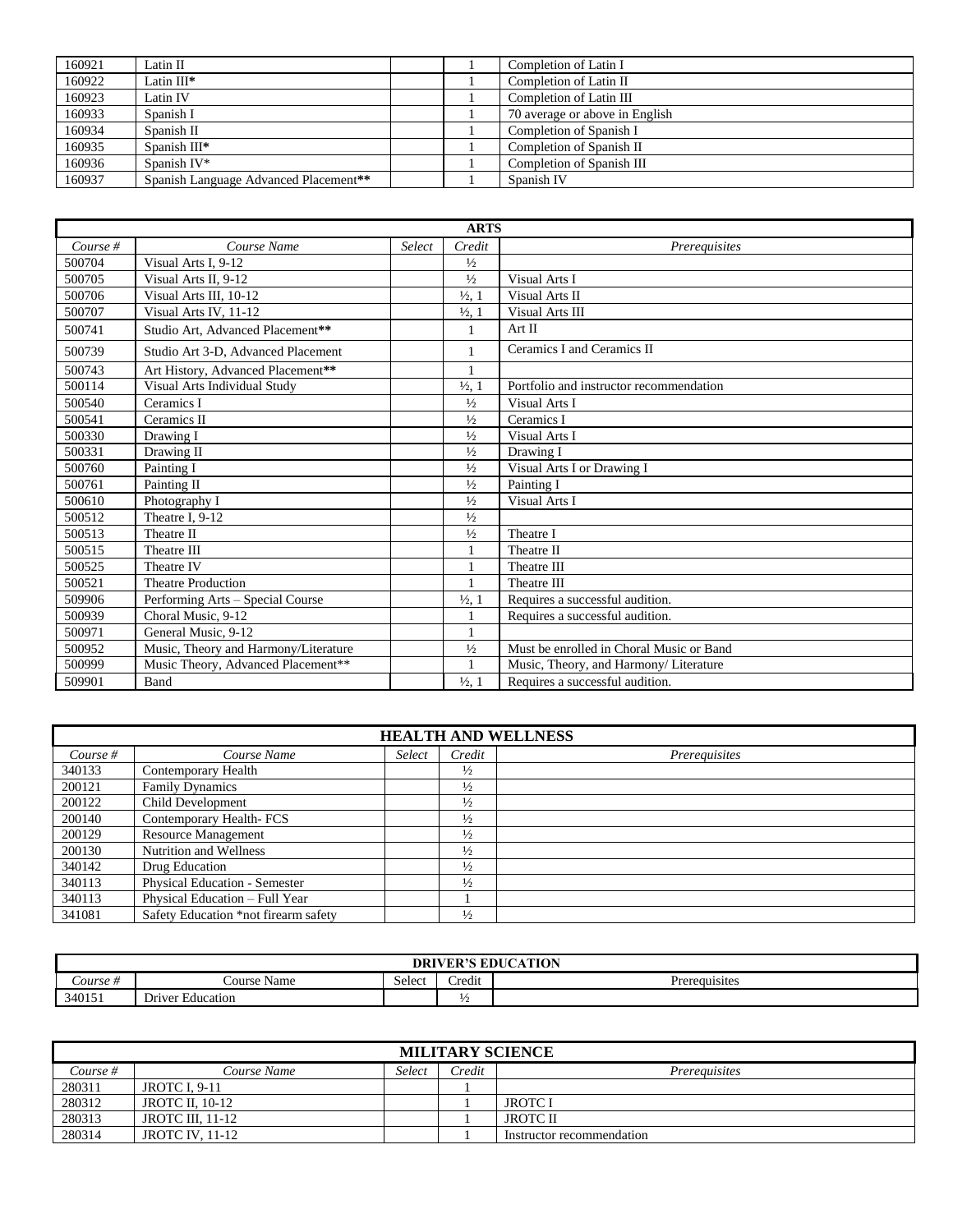| STUDY HALL AND EARLY DISMISSAL |                                          |        |        |                                                                  |  |  |
|--------------------------------|------------------------------------------|--------|--------|------------------------------------------------------------------|--|--|
| Course $#$                     | Course Name                              | Select | Credit | Prerequisites                                                    |  |  |
| 801002                         | Study Hall – Full Year                   |        |        |                                                                  |  |  |
| 801002                         | Study Hall – Semester                    |        |        |                                                                  |  |  |
| 000066                         | Early Dismissal - End of 3rd Period      |        |        | Applicable to Seniors or Career Pathway Experience Students Only |  |  |
| 000077                         | Early Dismissal - End of 7th Period      |        |        | Applicable to Seniors or Career Pathway Experience Students Only |  |  |
| 000088                         | Late Arrival – Beginning of $2nd$ Period |        |        | Applicable to Seniors Only                                       |  |  |
| 000099                         | Late Arrival – Beginning of $6th$ Period |        |        | Applicable to Seniors Only                                       |  |  |

| <b>RESOURCE EDUCATION</b> |                                 |        |          |                          |  |  |
|---------------------------|---------------------------------|--------|----------|--------------------------|--|--|
| Course #                  | Course Name                     | Select | Credit   | Prerequisites            |  |  |
| 132102                    | <b>Learning Strategies</b>      |        |          | Special Education ruling |  |  |
| 960996                    | Resource (Carnegie Unit earned) |        |          | Special Education ruling |  |  |
| 961096                    | Resource, Tenth Grade           |        |          | Special Education ruling |  |  |
| 961196                    | Resource, Eleventh Grade        |        |          | Special Education ruling |  |  |
| 961296                    | Resource, Twelfth Grade         |        | $\Omega$ | Special Education ruling |  |  |

| <b>ACADEMIC ENRICHMENT</b> |                                          |        |                   |                                  |
|----------------------------|------------------------------------------|--------|-------------------|----------------------------------|
| Course $#$                 | Course Name                              | Select | Credit            | Prerequisites                    |
| 320141                     | Compensatory Reading I                   |        | $\frac{1}{2}$ , 1 | Must be taken with English I     |
| 320142                     | Compensatory Reading II                  |        | $\frac{1}{2}$ , 1 | Must be taken with English II    |
| 320145                     | Compensatory Writing I, 10-12            |        | $\frac{1}{2}$ , 1 | Must be taken with English III   |
| 320146                     | Compensatory Writing II, 10-12           |        | $\frac{1}{2}$ , 1 | Must be taken with English IV    |
| 320133                     | Compensatory Mathematics, 9-12           |        |                   | Must be taken with another math  |
| 230180                     | Learning Strategies - Semester/Full Year |        | $\frac{1}{2}$ , 1 |                                  |
| 110216                     | <b>ACT</b> Test Preparation 1            |        | $\frac{1}{2}$     |                                  |
| 110221                     | <b>ACT Test Preparation II</b>           |        | $\frac{1}{2}$     |                                  |
| 110216P                    | <b>PSAT Test Preparation I</b>           |        | $\frac{1}{2}$     | <b>Instructor Recommendation</b> |
| 110221P                    | <b>PSAT Test Preparation II</b>          |        | $\frac{1}{2}$     | <b>Instructor Recommendation</b> |

| <b>BUSINESS AND TECHNOLOGY PATHWAYS</b> |                                                    |        |               |                                                                      |
|-----------------------------------------|----------------------------------------------------|--------|---------------|----------------------------------------------------------------------|
| $Course \#$                             | Course Name                                        | Select | Credit        | Prerequisites                                                        |
| 000273                                  | <b>STEM</b>                                        |        |               |                                                                      |
| 110410A                                 | <b>CCRA</b>                                        |        | $\frac{1}{2}$ | Required for graduation.                                             |
| 110410B                                 | <b>CCRB</b>                                        |        | $\frac{1}{2}$ | Required for graduation. Must be taken during Junior or Senior year. |
| 110720                                  | <b>Business Fundamentals I</b>                     |        |               |                                                                      |
| 070340                                  | <b>Business Law</b>                                |        | $\frac{1}{2}$ |                                                                      |
| 070128                                  | <b>Personal Finance</b>                            |        | $\frac{1}{2}$ |                                                                      |
| 110670                                  | <b>International Business</b>                      |        |               |                                                                      |
| 110690                                  | <b>Management Fundamentals</b>                     |        |               |                                                                      |
| 110710                                  | <b>Management Essentials</b>                       |        |               | <b>Management Fundamentals</b>                                       |
| 110640                                  | Entrepreneurship                                   |        |               |                                                                      |
| 110650                                  | <b>Marketing Essentials</b>                        |        |               |                                                                      |
| 110660                                  | Sales and Distribution                             |        |               | <b>Marketing Essentials</b>                                          |
| 110730                                  | <b>Business Finance</b>                            |        |               |                                                                      |
| 110610                                  | <b>Accounting Fundamentals</b>                     |        |               |                                                                      |
| 070333                                  | Graphic Design I                                   |        | $\frac{1}{2}$ |                                                                      |
| 070334                                  | Graphics Design II                                 |        | $\frac{1}{2}$ | Graphic Design I                                                     |
| 110700                                  | Web Design and Media Rich Content                  |        |               | Graphic Design I and II                                              |
| 110600                                  | Introduction to Information Technology             |        |               |                                                                      |
| 110142                                  | <b>Exploring Computer Science</b>                  |        |               |                                                                      |
| 110145                                  | Computer Science Principles, Advanced<br>Placement |        |               | Algebra I and must meet AP selection requirements                    |

| <b>CAREER &amp; TECHNICAL CENTER - Career &amp; Technical Education</b> |                                        |        |                      |                                                                                                                        |  |
|-------------------------------------------------------------------------|----------------------------------------|--------|----------------------|------------------------------------------------------------------------------------------------------------------------|--|
| Course $#$                                                              | Course Name                            | Select | Credit               | Prerequisites                                                                                                          |  |
| 997000                                                                  | Automotive Service I                   |        | ◠                    | C average or above in Algrebra I and TABE reading score of 8.0 or higher                                               |  |
| 997001                                                                  | Automotive Service II                  |        |                      | Automotive Service I                                                                                                   |  |
| 995010                                                                  | Work-Based Learning (Grades 11-12)     |        | $\frac{1}{2}$ , 1, 2 | Completion of a two-year career and technical program $-$ or $-$ clearly<br>defined occupational objective as a junior |  |
|                                                                         |                                        |        |                      | • Must complete an application and interview                                                                           |  |
| 995011                                                                  | Work-Based Learning II (Grade 12)      |        | $\frac{1}{2}$ , 1, 2 | Work-Based Learning I                                                                                                  |  |
| 990001                                                                  | School-Based Internship (Grades 11-12) |        | $\bigcap$            | Completion of two-year career and technical program                                                                    |  |
|                                                                         |                                        |        |                      | • Must complete an application and interview                                                                           |  |
| 993101                                                                  | Construction I                         |        |                      | C average or above in Algebra I                                                                                        |  |
| 993110                                                                  | Construction II: Carpentry             |        |                      | Construction I                                                                                                         |  |